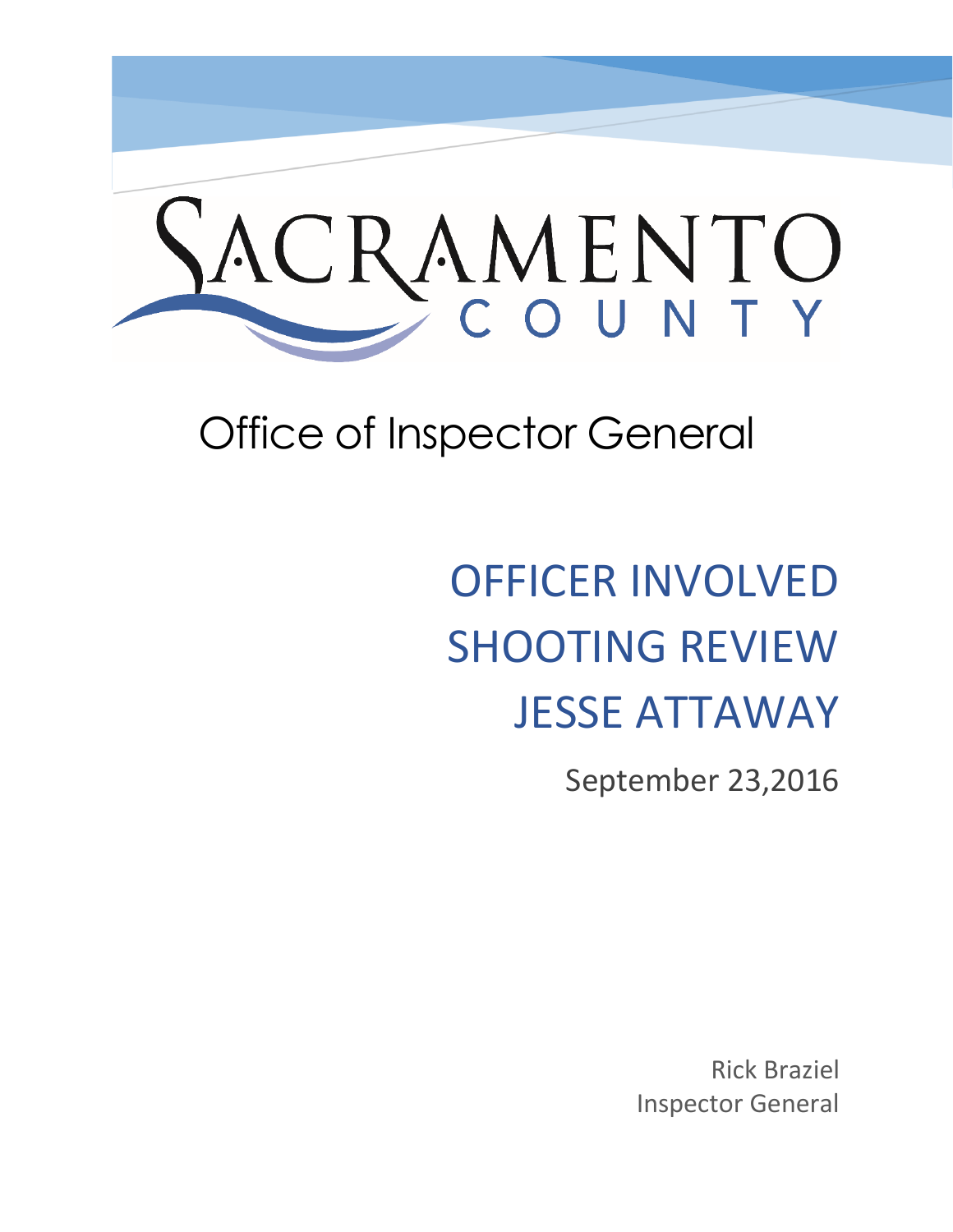#### Contents

| Α.        |
|-----------|
| <b>B.</b> |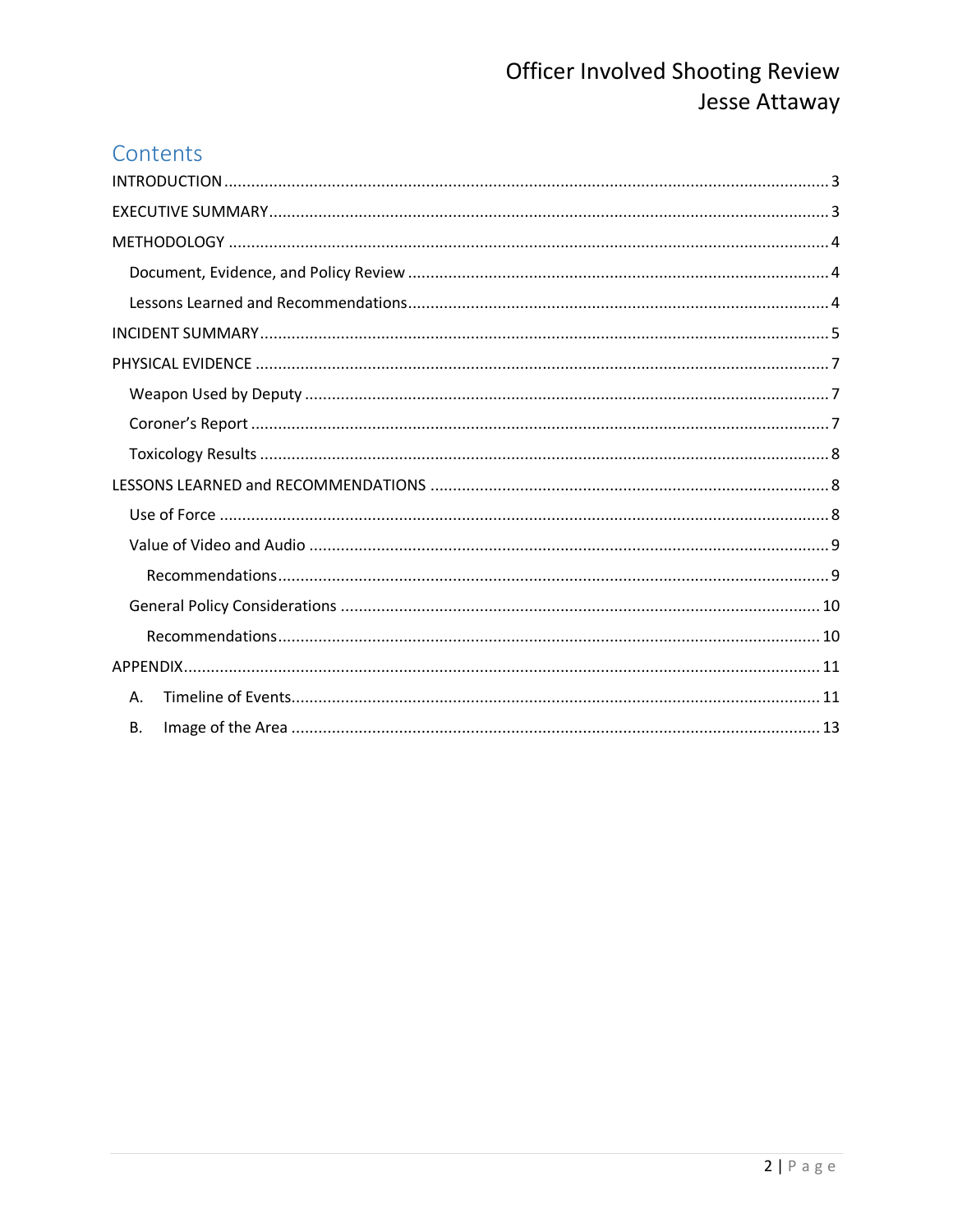### <span id="page-2-0"></span>INTRODUCTION

The purpose of the Inspector General's investigation is to review tactics, departmental policies, equipment, and training with the intent to identify lessons learned and develop recommendations. The primary purpose of lessons learned is not to find fault in policy, training, equipment, or tactics, but to identify causes that allow for improvements that enhance the safety of the community and officers. It is important to note that this review was conducted with the benefit of hindsight and the knowledge of all concurrent events. The ability to review reports, photographs, video, and audio, allows for the critical review of the incident that is not available to officers and witnesses.

A separate independent review was conducted by the Sacramento County District Attorney's Office addressing legal issues associated with filing of criminal actions. The District Attorney's review concluded the shooting death of Jesse Attaway was lawful.<sup>1</sup>

#### <span id="page-2-1"></span>EXECUTIVE SUMMARY

On September 23, 2016 at approximately 4:55 a.m., the Sheriff's Department began receiving multiple 911 calls from residents on and around the 5200 block of Tuscan Circle. One victim reported an unknown man in his home drinking milk and asking for car keys. Three minutes later another victim reported that a man was breaking in and trying to pull a woman out of the house through a sliding glass door. The suspect fled that home and was seen jumping over fences in the neighborhood.

Numerous deputies responded code 3 to the scene including Deputies Andrew Cater and Bao Mai who were working together in the same marked patrol SUV. While checking the area the deputies observed the suspect, later identified as Jesse Attaway, walking on Piedra Way near Mohawk Way.

During the 39 seconds encounter with Deputies, Jesse Attaway made several movements as if he was armed. As deputies first approach Attaway, he very quickly clutched an object near his chest away from the deputies' view. Then as deputies verbally command Attaway to come to them, he pointed a dark object at deputies. The deputies saw that Attaway had an object in his hands and order him to put his hands up.

Attaway responds to the deputies' commands by raising his arms into a shooting position and while yelling "AHHHH!", makes a brief charge toward the deputies.<sup>2</sup> He then appears to take aim at the deputies. The deputies fearing that the object that Attaway is pointing at them is a handgun, fire their handguns at Attaway. Attaway continues to raise the object and point it at deputies despite being struck by the deputies' bullets. Even after falling to the ground Attaway gets to his knees and points the object at the deputies.

<sup>1</sup> <http://www.sacda.org/police-use-force/>

 $2$  The distance from Attaway to the patrol vehicle is approximately 50 feet.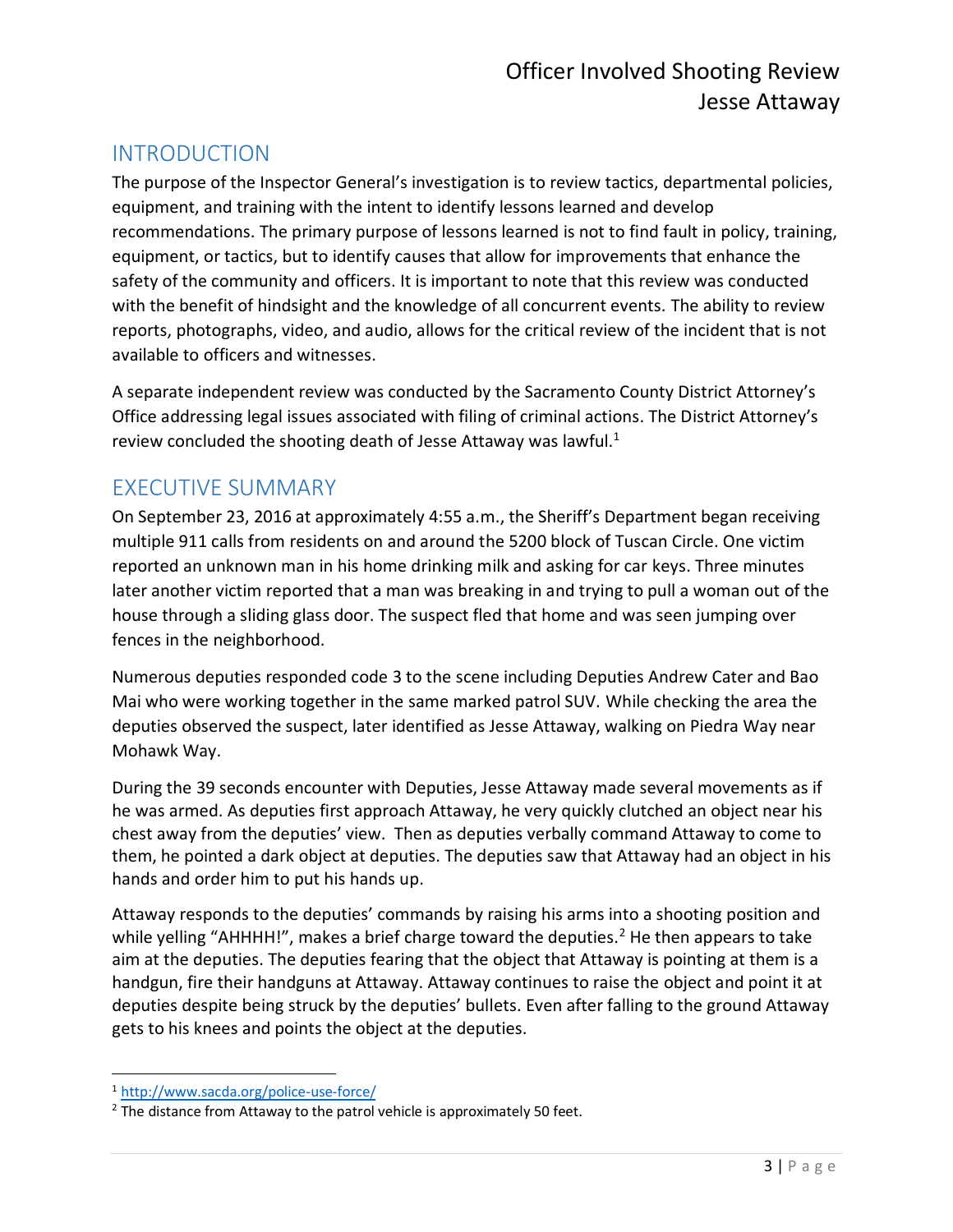While Attaway was not armed, his actions clearly demonstrate a reasonable belief that he was armed with a handgun and intended to shoot the deputies.

The review of documents, evidence, video, audio, and policies surrounding the death of Jesse Attaway developed into lessons learned and seven recommendations.

## <span id="page-3-0"></span>**METHODOLOGY**

The Inspector General, with cooperation from the Sacramento County Sheriff's Department, Sacramento County District Attorney's Crime Lab, and Sacramento County Coroner's Office, gathered, reviewed, and analyzed documentation from many sources to develop an understanding into the death of Jesse Attaway. Policies, procedures, and training related to the activates leading up to and including the shooting were reviewed and compared to accepted best practices in policing.

#### <span id="page-3-1"></span>Document, Evidence, and Policy Review

To assist in the review, information was collected from the following:

- Documents related to the shooting including witness statements, crime scene diagrams, Crime Lab reports, and Coroner's report.
- Photographs of the scene, dispatch audio, and video from Sheriff's Crime Scene Investigators.
- In-car camera video and audio.
- Review of videotaped interviews.
- Direct observation of the general area and shooting scene.
- Review of Sacramento County Sheriff's Department policies and applicable International Association of Chiefs of Police model policies.<sup>3</sup> Sheriff's policies include:
	- o General Order 2/01 (Rev 6/13) Authorized Firearms and Ammunition
	- o General Order 2/03 (Rev 5/08) Firearms Training and Qualification Special Weapon Training
	- o General Order 2/05 (Rev 12/12) Use of Firearms
	- o General Order 2/06 (Rev 10/07) Officer-Involved Shooting Incidents
	- $\circ$  General Order 2/11 (Rev 12/13) and (Rev 4/16) Use of Force Policy
	- o General Order 2/16 (New 1/06) Weapons Discharge Reporting Incidents
	- o General Order 2/17 (Rev 3/13) Use of Force Tactical Review Board
	- o General Order 10/10 (New 9/07) In-Car Camera Systems

#### <span id="page-3-2"></span>Lessons Learned and Recommendations

The review of documents, evidence, video, and policies surrounding the death of Jesse Attaway developed into lessons learned and seven recommendations. Some of the recommendations

<sup>3</sup> <http://www.iacp.org/Model-Policies-for-Policing>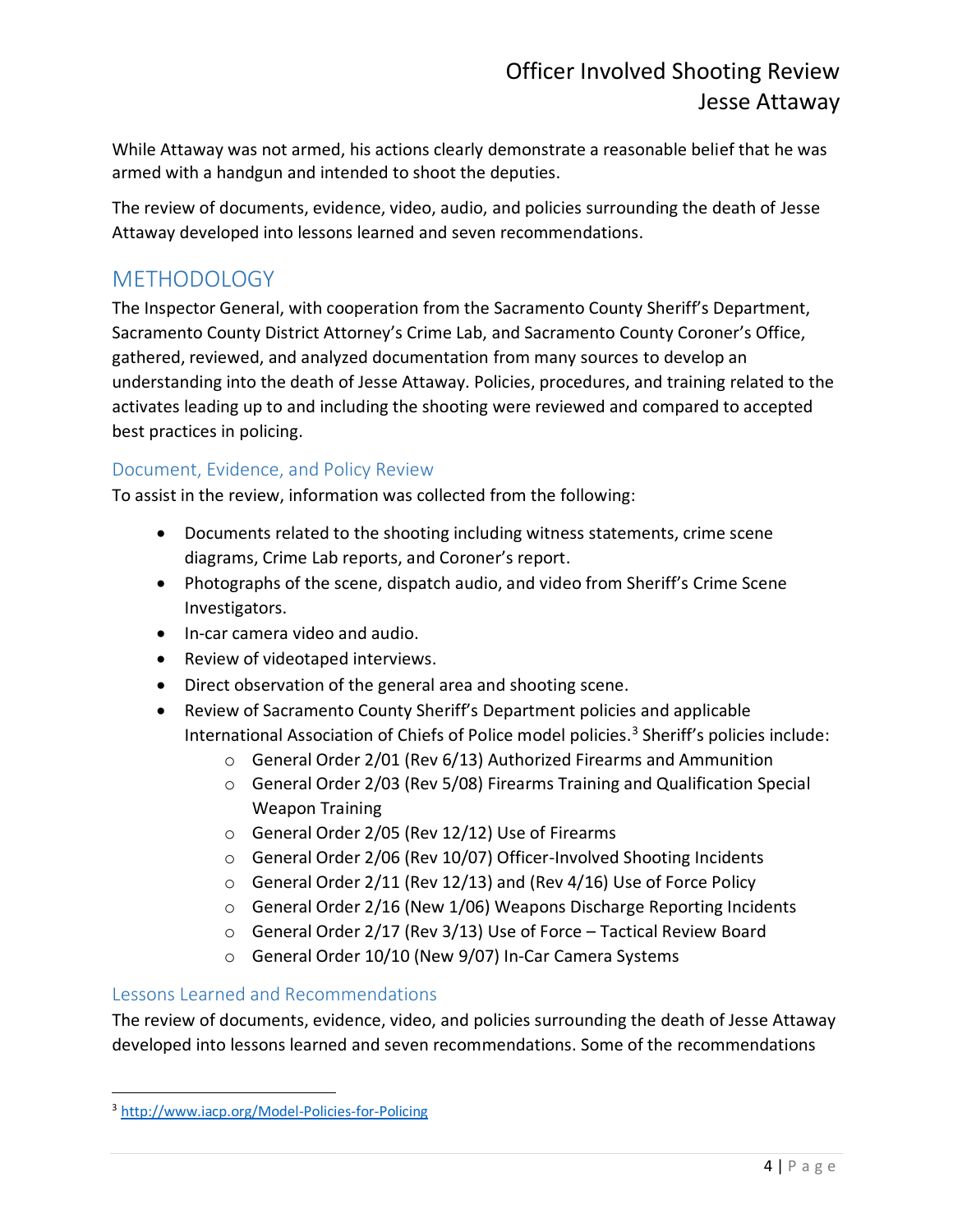were outside the scope of the shooting review, however they are important to the continued development of widely accepted policing practices within the Sacramento County Sheriff's Department.

#### <span id="page-4-0"></span>INCIDENT SUMMARY

On September 23, 2016 at approximately 4:55 a.m., the Sheriff's Department began receiving multiple 911 calls from residents on and around the 5200 block of Tuscan Circle. One victim reported an unknown man in his home drinking milk and asking for car keys. Three minutes later another victim reported that a man was breaking in and trying to pull a woman out of the house through a sliding glass door. The suspect fled that home and was seen jumping over fences in the neighborhood.

Numerous deputies responded code 3 to the scene including Deputies Andrew Cater and Bao Mai who were working together in the same marked patrol SUV. Deputy Cater was driving eastbound on Madison Avenue approaching Hazel Avenue when Deputy Mai observed a male on the southwest corner of the intersection. Deputy Cater stopped the car at the southeast corner of Hazel Avenue and Madison Avenue taking a perimeter position.

An update description of the suspect, later identified as Attaway, was broadcast on the radio and Deputy Mai recognized the subject he had just seen as matching that description. To locate Attaway Deputy Cater drove the patrol vehicle west through a large shopping area parking lot at Madison Avenue and Hazel Avenue. As Deputy Cater drove back onto Madison Avenue he saw Attaway walking north on Hazel Avenue crossing Madison Avenue. Hoping to locate Attaway, Deputy Cater drove north on Hazel Avenue for two blocks and not seeing Attaway made a U-turn at Sunnybrook Lane returning south toward Madison Avenue.

Deputy Cater slowed the patrol vehicle at the intersection of Hazel Avenue and Piedra Way. Looking west on Piedra Way the deputies saw Attaway walking west on the south sidewalk of Piedra Way toward Mohawk Way. Cater turned the patrol vehicle west and drove up to Attaway with the headlights and side spotlight illuminating Attaway. Attaway looks over his right shoulder and very quickly pulls his right hand from behind his right rear pants pocket, toward his chest to meet his left hand mid chest. He appears to be clutching an object in his right hand. Attaway continues walking briskly toward Mohawk Way and again looks over his right shoulder at the deputies as they follow in their marked patrol vehicle.

Four steps later Attaway looks over his left shoulder as he continues to briskly walk on the sidewalk rounding the corner from westbound Piedra Way to southbound Mohawk Way and into the street on Mohawk Way. His left hand is free and visible but his right hand is concealed. Deputy Cater follows Attaway with the patrol vehicle and Deputy Mai tells Attaway, "hey come here, come here."

Attaway, walking south on Mohawk in the street turns to his body sideways to the left, starts bouncing backwards, and quickly raises both arms and with his hands together and points an object at deputies. Deputy Cater stops the patrol car and warns Deputy Mai that Attaway has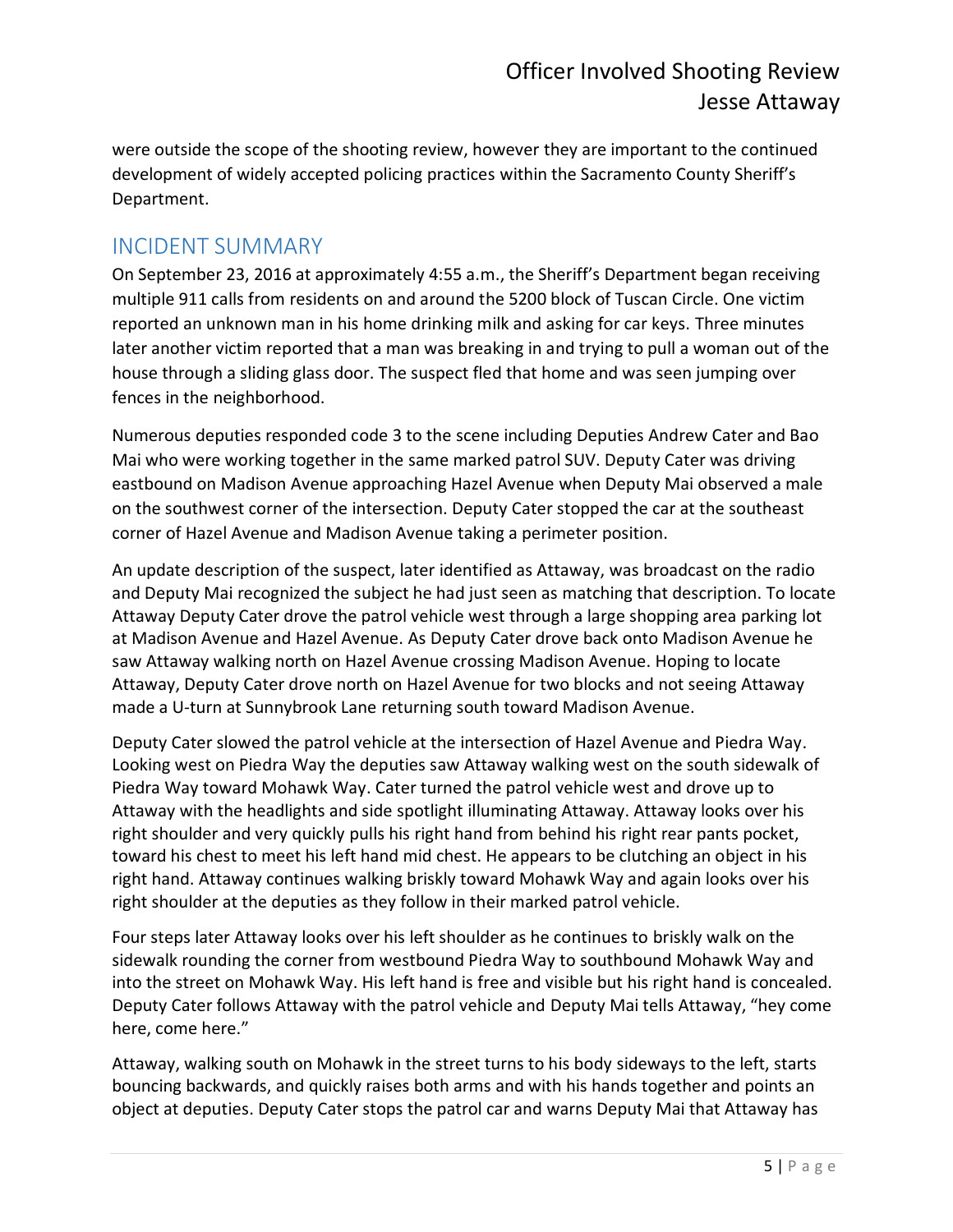something in his hands. Both deputies quickly exit their vehicle, Deputy Cater on the driver's side and Deputy Mai on the passenger side.

Deputy Cater yells at Attaway, "let me see your hands!" Deputy Mai yells "put hands up!" Both deputies give Attaway multiple commands. Attaway with his body turned sideways so that his left side is toward the deputies, begins shuffling and skipping/bouncing away from the deputies. While his left side and left arm are visible to the deputies he appears to be concealing something along his right side.

Attaway suddenly stops, crouches slightly, raises both arms into a shooting position directed at the deputies, yells "AHHHH!" while taking two shuffle steps toward deputies. <sup>4</sup> Deputy Cater yells that Attaway is "coming at me!" Attaway stops and while continuing to face the deputies starts bouncing backward away from the deputies. Attaway suddenly ducks his head and flinches while he continues pointing an object at deputies as if he was pointing a handgun. He then tucks his right cheek against his right arm like he is aiming a handgun.

Both deputies fearing that Attaway was pointing a gun at them started firing. Shots are heard from the in-car video system, bullets are seen skipping off the street, and sparks are seen in the background near a home on Mohawk Way. Attaway appears to be hit by bullets as he momentarily lowers his clasped hands only to raise them again as if he were pointing a gun at the deputies.

Deputy Cater advances toward Attaway on the east sidewalk along the patrol vehicles driver's side toward the front of the vehicle. Attaway, although appearing to have been shot, raises both arms with an object in them as though he was holding a weapon. He then drops his arms as Deputies Cater and Mai continue to fire their weapons.

Attaway again raises both arms and points an object at deputies. Deputies continue firing as Attaway falls to the street rolling onto his back and then onto his left side. Attaway uses his left arm to raise up and points his right hand toward deputies. Then in a kneeling position, facing the deputies, Attaway grasps his hands together and points toward deputies. Deputies continue to fire and Attaway falls forward and rolls onto his back. A dark object is seen in his right hand and the object falls out of his hand onto the ground. Deputies stopped shooting as Attaway fell forward.

As soon as Attaway rolled to his back Deputy Cater requested code 3 Fire for Attaway. After additional deputies arrive on the scene an arrest team is formed and they approach Attaway. When they reached Attaway they determine that he is no longer a threat to them and they begin CPR. The dark object that Attaway pointed at deputies was a wallet. When Sacramento Metro Fire arrived, they assumed responsibility for medical care and pronounce Attaway deceased at the scene.

<sup>&</sup>lt;sup>4</sup> The distance from Attaway to the patrol vehicle is approximately 50 feet.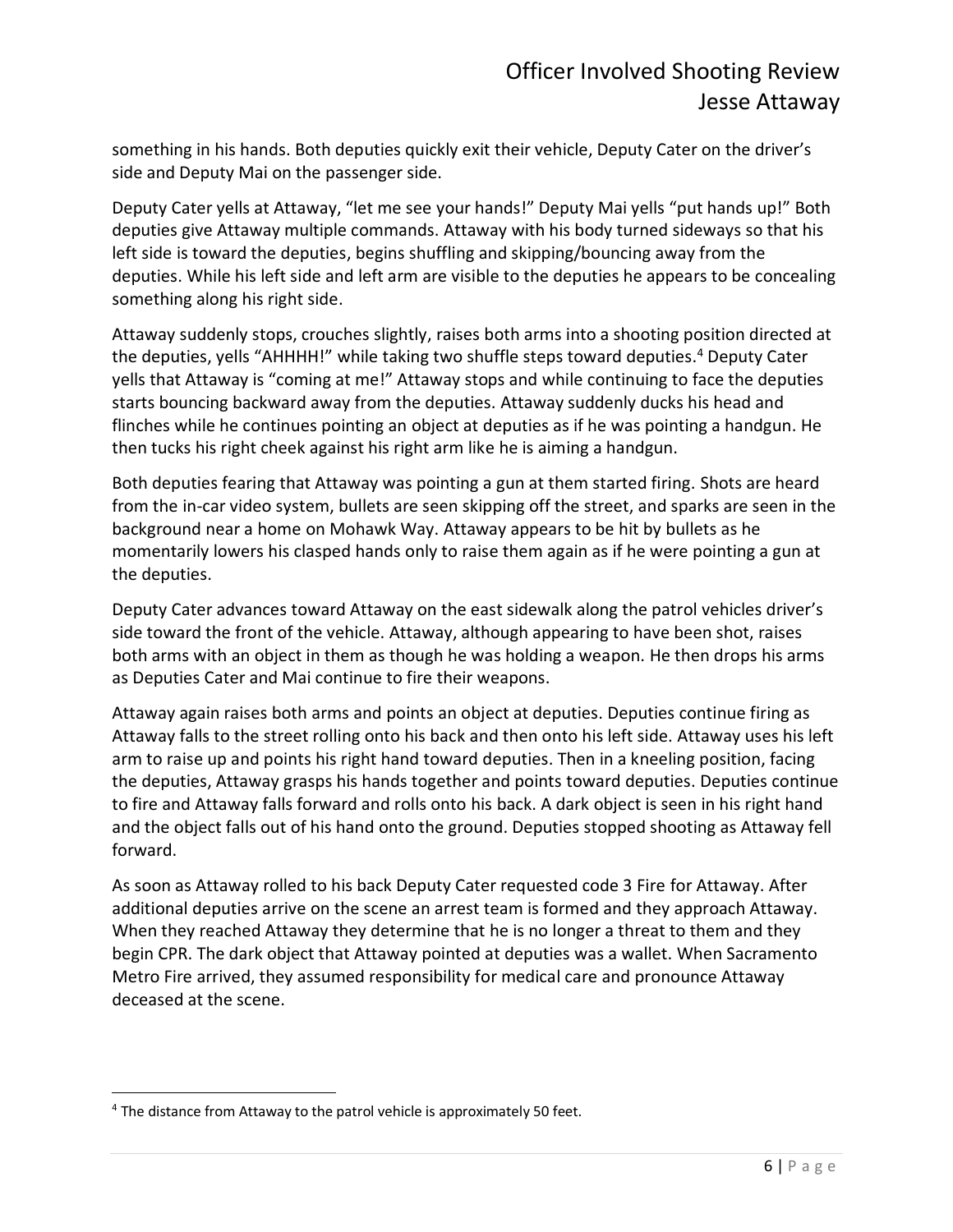### <span id="page-6-0"></span>PHYSICAL EVIDENCE

The following is a list of items discovered during the investigation, a summary of the Coroner's report, and toxicology tests. This list does not include other items collected such as additional personal property of Attaway.

#### <span id="page-6-1"></span>Weapon Used by Deputy

The following weapon was used by Deputies Cater and Mai:<sup>5</sup>

- Handgun Glock 17 Gen 4 9mm pistol Deputy Cater fired 10 rounds.
- Handgun Glock 17 Gen 4 9mm pistol Deputy Mai fired 7 rounds.



*Figure 1 Glock 17 Gen 4 <sup>6</sup>*

#### <span id="page-6-2"></span>Coroner's Report

 $\overline{a}$ 

The Sacramento County Coroner's Office conducted an autopsy of Jesse Attaway and determined the cause of death as multiple gunshot wounds. Specifically, the report identified four gunshot entry wounds:

- 1. Gunshot entry wound to the right frontal scalp. The direction of the gunshot wound is front to back, right to left, and downward. The projectile is recovered from the left petrous ridge.
- 2. Gunshot entry wound to the right upper quadrant of the abdomen. The direction of the gunshot wound is front to back, right to left, and downward. The projectile is recovered from the L5 vertebra.
- 3. Gunshot entry wound to the left flank. The direction of the gunshot wound is front to back, left to right, and downward. There is an exit wound in the left lower back.

<sup>&</sup>lt;sup>5</sup> The number of rounds fired by each deputy was determined by the number and location of shell casings recovered at the scene.

<sup>6</sup> http://www.guns.com/reviews/glock-glock-17-gen-4/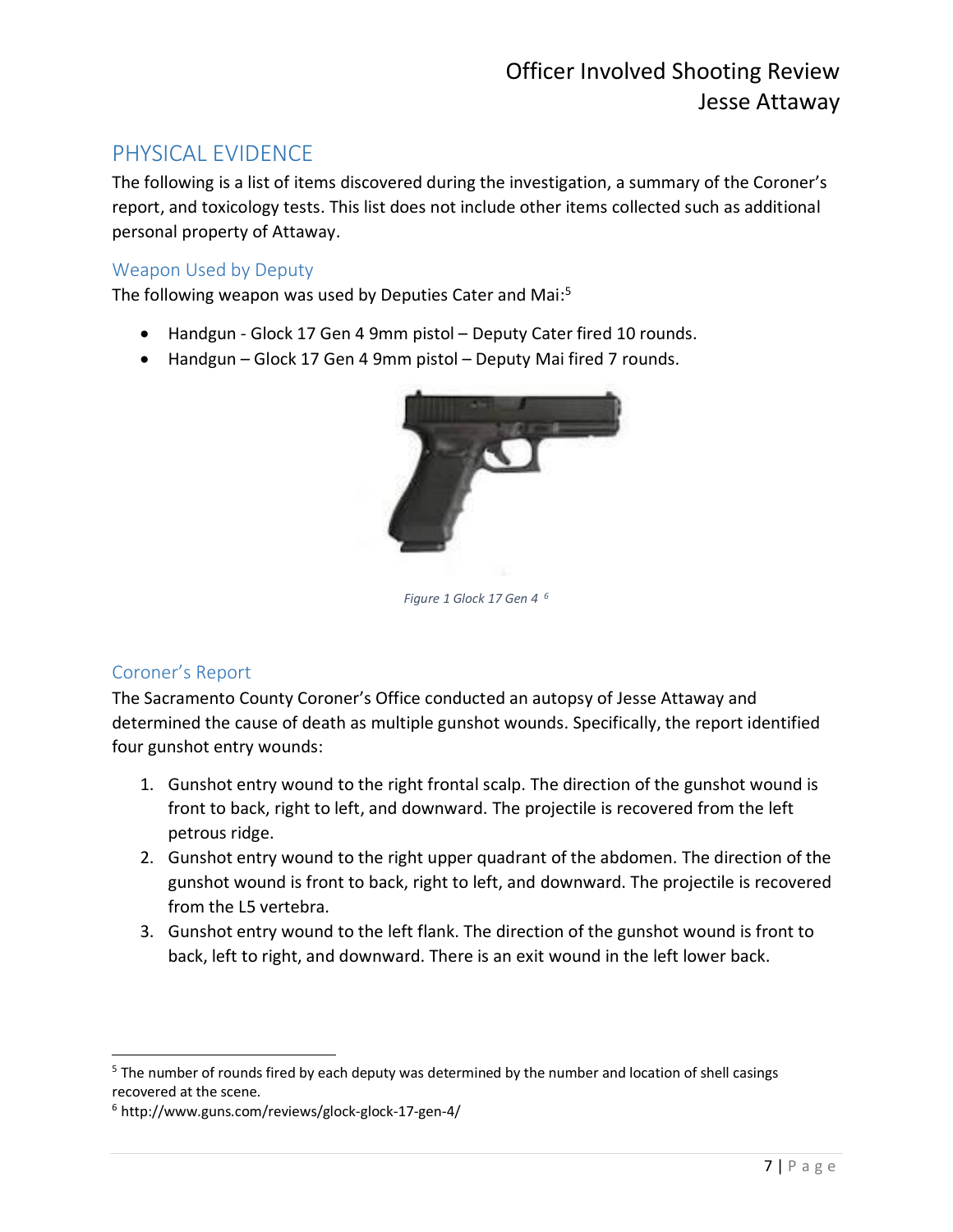4. Gunshot entry wound to the left foot. The direction of the gunshot wound is front to back, left to right, and downward. The projectile is recovered from the left calcaneus bone.

#### <span id="page-7-0"></span>Toxicology Results

Blood alcohol and toxicology tests were conducted by the Sacramento County District Attorney's Office Crime Lab.

The blood alcohol report determined there was no alcohol detected.

The toxicology report lists the presence of the following:

Amphetamine 165 ng/mL

Methamphetamine 991 ng/mL

Normal concentrations in recreational use of methamphetamine are 0.01 to 2.5 mg/L (median 0.6 mg/L = 600 ng/ml). Concentrations above this range will likely be associated with severe, possibly life threatening, toxicity.<sup>7</sup> Medical journals warn that individuals with acute methamphetamine intoxication may be highly agitated and present a serious safety risk to themselves and others. 8

#### <span id="page-7-1"></span>LESSONS LEARNED and RECOMMENDATIONS

The purpose of this review is not to simply focus on adherence to the policies and training related to the use of force, but to review the totality of the situation to identify lessons learned and possible opportunities that may reduce the likelihood of similar events.

#### <span id="page-7-2"></span>Use of Force

 $\overline{\phantom{a}}$ 

The 4th and 14th amendments of the U.S. Constitution provide the foundation for deadly use of force policies in the United States. Federal court guidelines stem from the benchmark 1985 decision of the U.S. Supreme Court in *Tennessee* v. *Garner*. This ruling held that the Tennessee statute that permitted police officers to use deadly force in arresting non-dangerous fleeing felons was unconstitutional. This ruling sanctioned the use of deadly force only to "protect the officer and others from what is reasonably believed to be a threat of death or serious bodily harm," (or) "if it is necessary to prevent the escape of a fleeing violent felon whom the officer has probable cause to believe will pose a significant threat of serious physical injury to the officer or others."<sup>9</sup>

<sup>7</sup> National Highway Traffic Safety Administration. *Drugs and Human Performance Fact sheets*. <https://one.nhtsa.gov/people/injury/research/job185drugs/methamphetamine.htm>

<sup>8</sup> Richards, John R., MD, FAAEM and Jeter (Jay) Pritchard Taylor, III, MD*. Methamphetamine Toxicity Treatment & Management.* <http://emedicine.medscape.com/article/820918-overview>

<sup>9</sup> [https://cops.usdoj.gov/pdf/e10129513-Collaborative-Reform-Process\\_FINAL.pdf](https://cops.usdoj.gov/pdf/e10129513-Collaborative-Reform-Process_FINAL.pdf)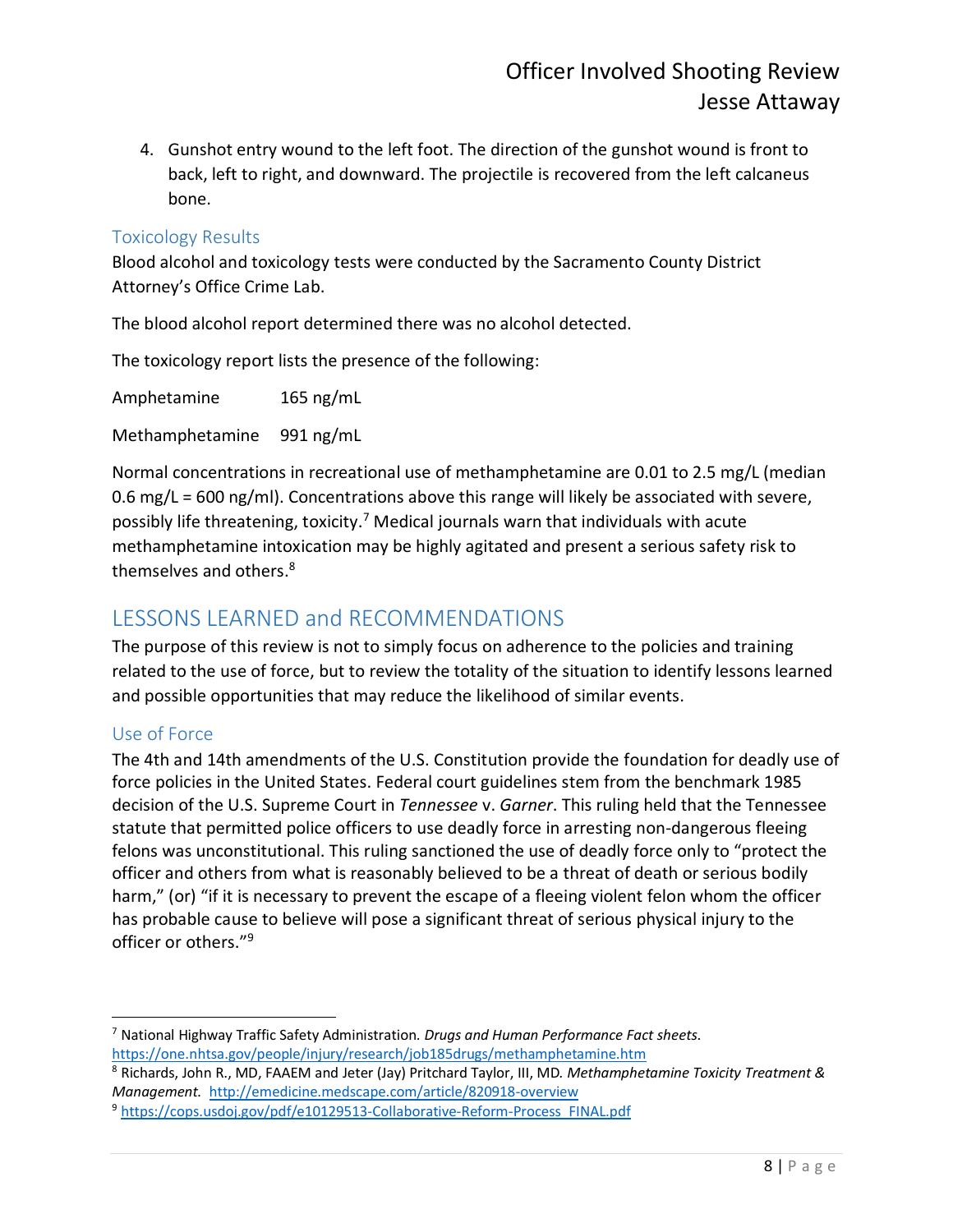During the 39 seconds encounter with Deputies, Jesse Attaway made several movements as if he was armed. As deputies first approach Attaway, he very quickly clutched an object near his chest away from the deputies' view. Then as deputies verbally command Attaway to come to them, he partially faces the deputies, started bouncing backwards and using both hands points a dark object at deputies. The deputies see that Attaway has an object in his hands and order him to put his hands up.

Attaway responds to the deputies' commands by raising his arms into a shooting position and while yelling "AHHHH!" makes a brief charge toward the deputies. He then appears to take aim at the deputies. The deputies fearing that the object that Attaway is pointing at them is a handgun, fire their handguns at Attaway. Attaway continues to raise the object and point it at deputies despite being struck by the deputies' bullets. Even after falling to the ground Attaway gets to his knees and while kneeing points the object at the deputies.

While Attaway was not armed, his actions clearly demonstrate a reasonable belief that he was armed with a handgun and intended to shoot the deputies.

A separate independent review was conducted by the Sacramento County District Attorney's Office addressing legal issues associated with filing of criminal actions. The District Attorney's review concluded the shooting death of Jesse Attaway was lawful.<sup>10</sup>

#### <span id="page-8-0"></span>Value of Video and Audio

The Sheriff's Department requires that officers record, both video and audio, all traffic stops, vehicle pursuits, crimes in progress, or any situation or event that the officer through training and experience believes should be recorded. $11$  In situations when officers activate the vehicles emergency lights the video and audio recording features are automatically activated. In situations that do not involve the activation of vehicle lights the officers must manually activate the video and audio recording systems. This incident was captured on in-car video and audio from the microphone mounted within the patrol vehicle. Body worn microphones were not worn by the deputies.<sup>12</sup>

#### <span id="page-8-1"></span>Recommendations

 $\overline{a}$ 

- 1. The Sheriff's Department should revise General Order 10/10 to:<sup>13</sup>
	- 1.1. Require officers to wear and activate body worn microphones during all traffic stops, all vehicle pursuits, crimes in progress, and any situation or event that the officer through training and experience believes should be recorded.

<sup>10</sup> <http://www.sacda.org/police-use-force/>

<sup>&</sup>lt;sup>11</sup> Sheriff's Department, County of Sacramento, General Order, In-Car Camera Systems, 10/10 (NEW 9/07)

 $12$  The Sheriff's Department has completed a review of the ICC system and determined that a significant number of body worn microphones and microphone holders were not functioning. A purchase was made to replace damaged or missing ICC equipment.

<sup>&</sup>lt;sup>13</sup> The Sheriff's Department is aware of the recommendation and is working toward the revisions suggested.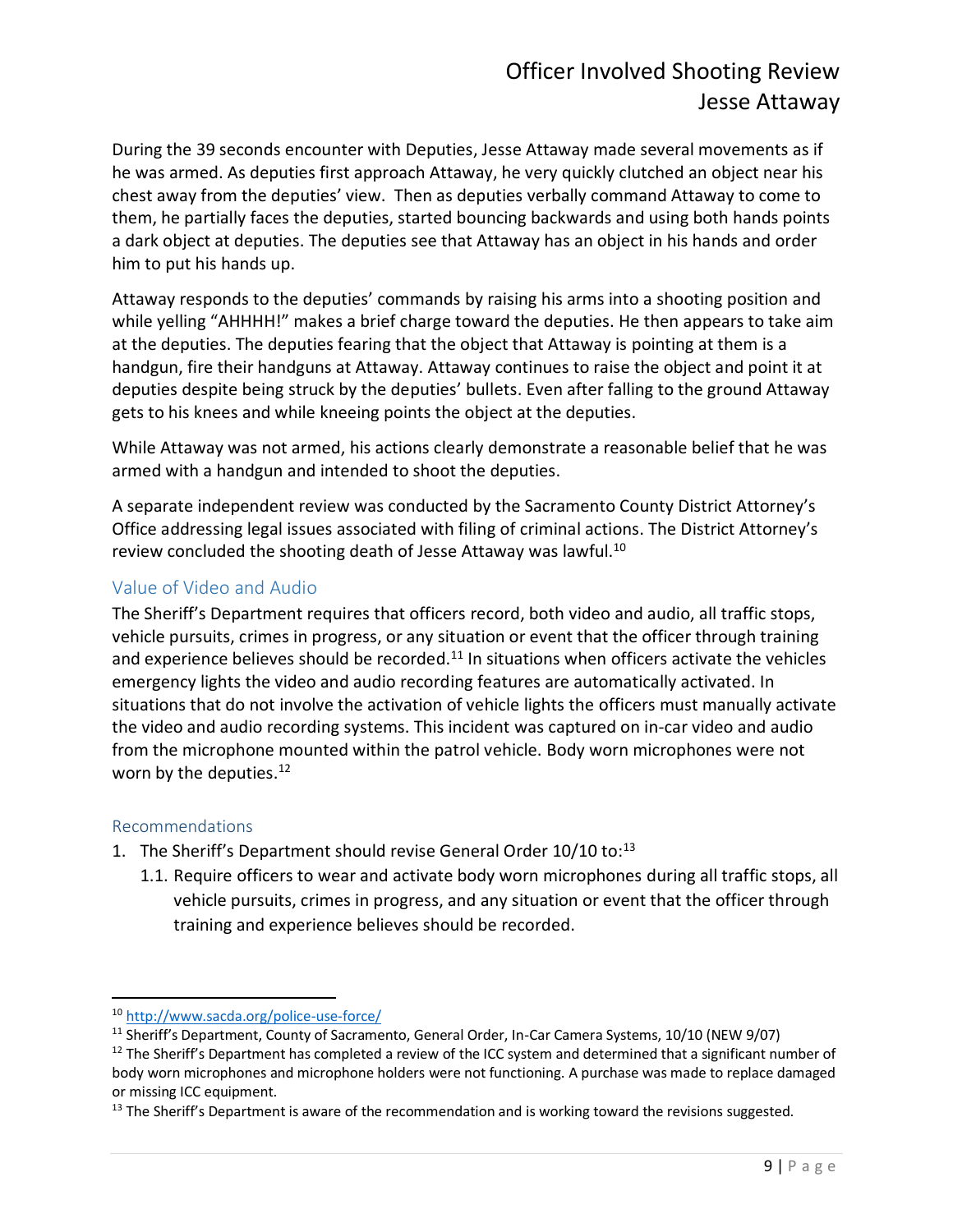- 1.2. Establish a review of all critical incidents to ensure officers comply with the requirements of General Order 10/10.
- 1.3. Establish a random audit of in-car camera video to ensure officers are complying with the provisions of General Order 10/10.
- 2. Continue the evaluation of body worn cameras with the goal of full field implementation.

#### <span id="page-9-0"></span>General Policy Considerations

 $\overline{\phantom{a}}$ 

The following recommendations are not a reflection of the response to this incident but items discovered when comparing the Sheriff's Department policies to similar policies of other law enforcement agencies.

The IACP model policy for use of force specifies two circumstances in which the use of deadly force may be warranted. The first is "to protect officers or others from what is reasonably believed to be a threat of death or serious bodily harm." Secondly, police officers may use deadly force to prevent the escape of a fleeing violent felon who the officer has probable cause to believe poses a significant threat of death or serious physical injury to the officer or others.<sup>14</sup> Recommendations

- <span id="page-9-1"></span>3. The Sheriff's Department should consider revising General Order 2/11 and applicable section in General Order 2/05.
	- 3.1. The term "reasonable" is used throughout the order. A concise definition in a single location would provide clarity and understanding. An example from IACP model policies reads; "In determining the necessity for and appropriate level of force, officers shall evaluate each situation in light of the known circumstances, including but not limited to the seriousness of the crime, the level of threat or resistance presented by the subject, and the danger to the community."
	- 3.2. Section II A 2 c should require the officer to have probable cause that a violent felony was committed **and** that if not immediately apprehended reasonable cause to believe the suspect may cause death or great bodily injury. The current policy allows either circumstance which is not consistent with contemporary practices.
- 4. Most of the polices reviewed in this report have not been revised in over three years. The Department should establish a policy review cycle that requires all policies to reviewed and reissued or revised on a cycle no longer than three years.

<sup>14</sup> <http://iacppolice.ebiz.uapps.net/PersonifyEbusiness/ModelPolicyList/MPUseofForce.aspx>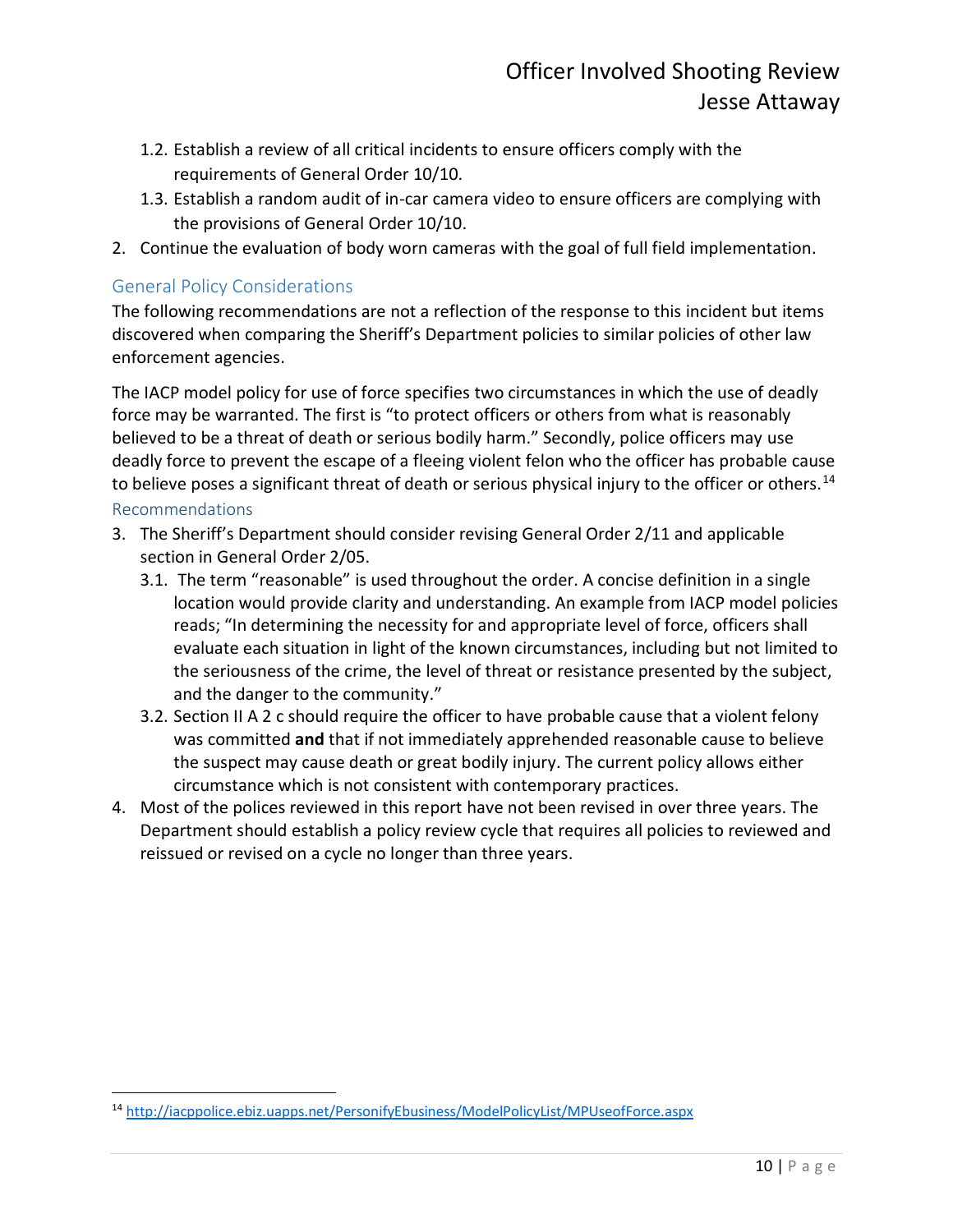#### <span id="page-10-0"></span>APPENDIX

|  |  | A. Timeline of Events <sup>15</sup> |  |
|--|--|-------------------------------------|--|
|  |  |                                     |  |

<span id="page-10-1"></span>

| <b>TIME</b> | <b>ACTION</b>                                                                                                                                                                                                                                                                                                    |
|-------------|------------------------------------------------------------------------------------------------------------------------------------------------------------------------------------------------------------------------------------------------------------------------------------------------------------------|
| 4:55:56 AM  | 911 call received regarding an unknown male, later identified as Attaway,<br>in a home on the 5200 block of Tucson Circle                                                                                                                                                                                        |
| 4:56:27 AM  | Multiple Sheriff's units respond Code 3 to a burglary in-progress                                                                                                                                                                                                                                                |
| 4:58:54 AM  | 911 call received from a second residence reporting a man trying to<br>break into the home                                                                                                                                                                                                                       |
| 4:59:30 AM  | First units begin arriving in the area and giving updates including the<br>suspect's direction of travel and description                                                                                                                                                                                         |
| 5:10:45 AM  | Deputies Cater and Mai, working together, arrive in the area and stop at<br>the southeast corner of Hazel Avenue and Madison Avenue                                                                                                                                                                              |
| 5:11:25 AM  | An update is broadcast on the radio and Deputy Mai recognizes a subject<br>matching that description walking on Madison Avenue west of Hazel<br>Avenue                                                                                                                                                           |
| 5:12:25 AM  | After confirming the description Deputy Cater drives the patrol vehicle<br>west through a shopping area parking lot looking for Attaway                                                                                                                                                                          |
| 5:13:15 AM  | Deputy Cater sees Attaway crossing Madison Avenue and walking north<br>on Hazel Avenue. Cater drives north on Hazel Avenue for two blocks and<br>not seeing Attaway makes a U-turn at Sunnybrook Lane then drives<br>south back toward Madison Avenue.                                                           |
| 5:14:14 AM  | Deputy Cater slows the patrol vehicle at the intersection of Hazel Avenue<br>and Piedra Way and the deputies see Attaway walking west on the south<br>sidewalk of Piedra Way toward Mohawk Way                                                                                                                   |
| 5:14:23 AM  | Deputies drive up to Attaway with the headlights and side spotlight<br>illuminating Attaway. Attaway looks over his right shoulder and very<br>quickly pulls his right hand from behind his back toward his chest to meet<br>his left hand mid chest. He appears to be clutching an object in his right<br>hand. |
| 5:14:27 AM  | Attaway walks briskly toward Mohawk Way and again looks over his right<br>shoulder at the deputies                                                                                                                                                                                                               |
| 5:14:29 AM  | Attaway looks over his left shoulder as he continues to walk on the<br>sidewalk rounding the corner from westbound Piedra Way to<br>southbound Mohawk Way and into the street on Mohawk Way. His left<br>hand is free and visible but his right hand is concealed.                                               |
| 5:14:30 AM  | Deputy Mai tells Attaway, "hey come here, come here."                                                                                                                                                                                                                                                            |
| 5:14:39 AM  | Attaway while walking south on Mohawk in the street turns to his body<br>to the left, starts bouncing backwards, and quickly raises both arms and<br>with his hands together and points an object at deputies. Deputy Cater                                                                                      |

 $<sup>15</sup>$  All times are approximate and based on Dispatch log entries and in-car camera time stamps.</sup>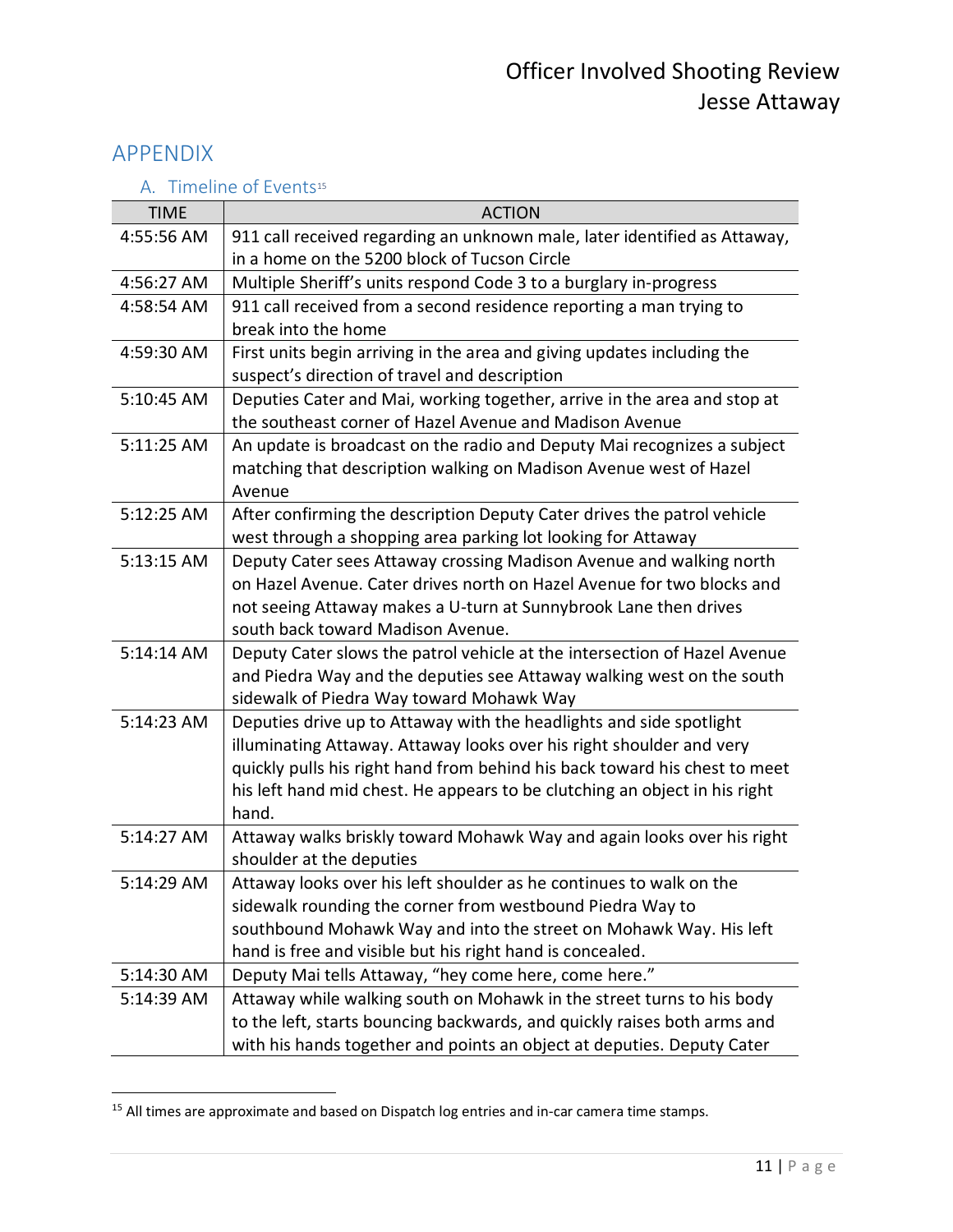|            | stops the patrol car and warns Deputy Mai that Attaway has something<br>in his hands.                                                                                                                                                                                                                      |
|------------|------------------------------------------------------------------------------------------------------------------------------------------------------------------------------------------------------------------------------------------------------------------------------------------------------------|
| 5:14:43 AM | Deputy Cater yells at Attaway, "let me see your hands!" Deputy Mai yells<br>"put hands up!" Attaway begins shuffling and skipping/bouncing away<br>from the deputies. His body is turned so that is left side is toward the<br>deputies and his right side is away.                                        |
| 5:14:46 AM | Attaway stops, crouches slightly, yells "AHHHH!" raises his arms into a<br>shooting position directed at the deputies and charges at the deputies<br>taking two shuffle steps. Deputy Cater yells that Attaway is "coming at<br>me!" Attaway stops and starts bouncing backward away from the<br>deputies. |
| 5:14:47 AM | Attaway ducks his head and flinches as he starts backing up while he<br>continues pointing an object at deputies in a point shoulder position as if<br>he was pointing a handgun                                                                                                                           |
| 5:14:49 AM | Attaway tucks his right cheek against his right arm like taking aim                                                                                                                                                                                                                                        |
| 5:14:50 AM | Shots are heard, bullets are seen skipping off the street, sparks are seen<br>in the background near a home, and Attaway appears to be hit by bullets<br>as he momentarily lowers his clasped hands only to raise them again as if<br>he were pointing a gun at the deputies.                              |
| 5:14:53 AM | Deputy Cater advances along the east sidewalk along the patrol vehicles<br>driver's side toward the front of the vehicle.                                                                                                                                                                                  |
| 5:14:55 AM | Attaway, although appearing to have been shot, raises both arms with an<br>object in them as though he was holding a weapon. He then drops his<br>arms.                                                                                                                                                    |
| 5:14:58 AM | Attaway again raises both arms holding an object and points at deputies<br>as they fire at him.                                                                                                                                                                                                            |
| 5:14:59 AM | Attaway falls to the street rolling onto his back and then onto his left<br>side.                                                                                                                                                                                                                          |
| 5:15:01 AM | Attaway uses his left arm to raise up and points his right hand toward<br>deputies. Then in a kneeling position facing deputies he briefly grasps his<br>hands together and points them toward deputies.                                                                                                   |
| 5:15:02 AM | Attaway falls forward and rolls onto his back. A dark object is seen in his<br>right hand and the object falls out of his hand. Deputies stop shooting as<br>Attaway falls forward.                                                                                                                        |
| 5:15:05 AM | Deputies request Code 3 fire for Attaway                                                                                                                                                                                                                                                                   |
| 5:17:11 AM | An arrest team of deputies approach Attaway                                                                                                                                                                                                                                                                |
| 5:18:12 AM | Deputies start CPR                                                                                                                                                                                                                                                                                         |
| 5:23:17 AM | Sacramento Metro Fire arrives and assumes responsibility for medical<br>care                                                                                                                                                                                                                               |

*Table 1 Timeline*